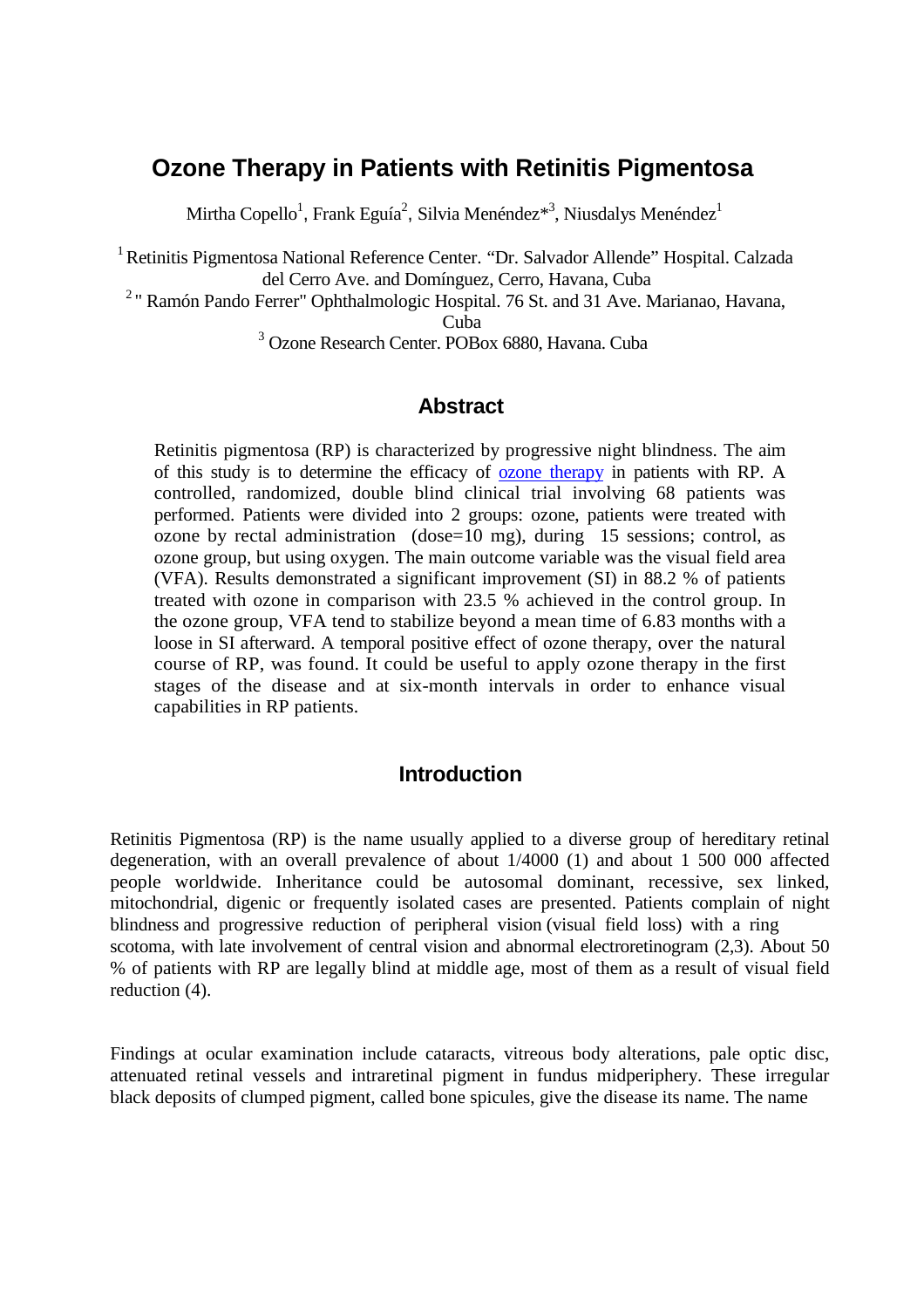is actually a misnomer because retinitis pigmentosa is not an inflammatory process and its etiology is not well defined.

The landmark test of visual function is electroretinogram, which is usually markedly reduce, and eventually becomes non-detectable (5). Other ancillary test includes visual field and dark adaptometry. Histopatologic studies (6) have conclude that visual loss occurs because of degeneration of rods and cones photoreceptors along the retina, with quite inner retina preservation.

There have been several therapeutic trials for common forms of RP. They have included vasodilators, placental tissue, various surgical techniques, and most recently accepted, hydrolysate of yeast RNA and vitamin A supplementation (5,7), among others. Nevertheless, none of them have demonstrated definitely halt or improvement of the disease. In fact, we still need to search methods in order to introduce into photoreceptors any substance able to prolong there functional and anatomical status, or even improve it, if possible; despite of the primary genetic lesion.

Ozone  $(O_3)$  is used in several medical specialties, because of its diverse properties and safety. Several papers (8-12) reported the use of this therapy in the treatment of ocular diseases as optic neuropathies, glaucoma, central retinal vein obstructions and degenerative retinal diseases. In the case of RP, some studies (13,14) have been performed, based on several short sample, pilots, non randomized controlled trials.

Among ozone biological effects (15-21), the improvement of oxygen metabolism, increasing cell energy, the immunomodulator property and the enhancement of the antioxidant defense system could be in relation with the response achieved in patients with RP. It is possible that, rods and cones cellular membranes, because of the high concentration of non-saturated fatty acids (22,23), are susceptible to suffer free radical damage and particularly lipid peroxidation. It is known (23-25) that lipofuscin pigment, a product of lipid peroxidation, is present in very high concentration in age-related macular degeneration. Also, senile cataracts are formed secondary to oxygen-derived free radicals and subsequent oxidation of lens proteins. A strong inverse relationship between the intake of antioxidants and cataract formation is reported (26). The use of ozone therapy on age-related degenerative retinal maculopathy (12) demonstrated a lipid peroxidation decrease and an increase in superoxide dismutase, an enzyme scavenger of anion superoxide, a high toxic specie. By this way, increasing antioxidant defense system, ozone is capable to minimize the damage produced by lipid peroxidation.

Taking into account the ozone biological effects and that treatments attempt for RP have been unsuccessful, the aim of this study is to assess the effect of ozone therapy on patients with typical RP.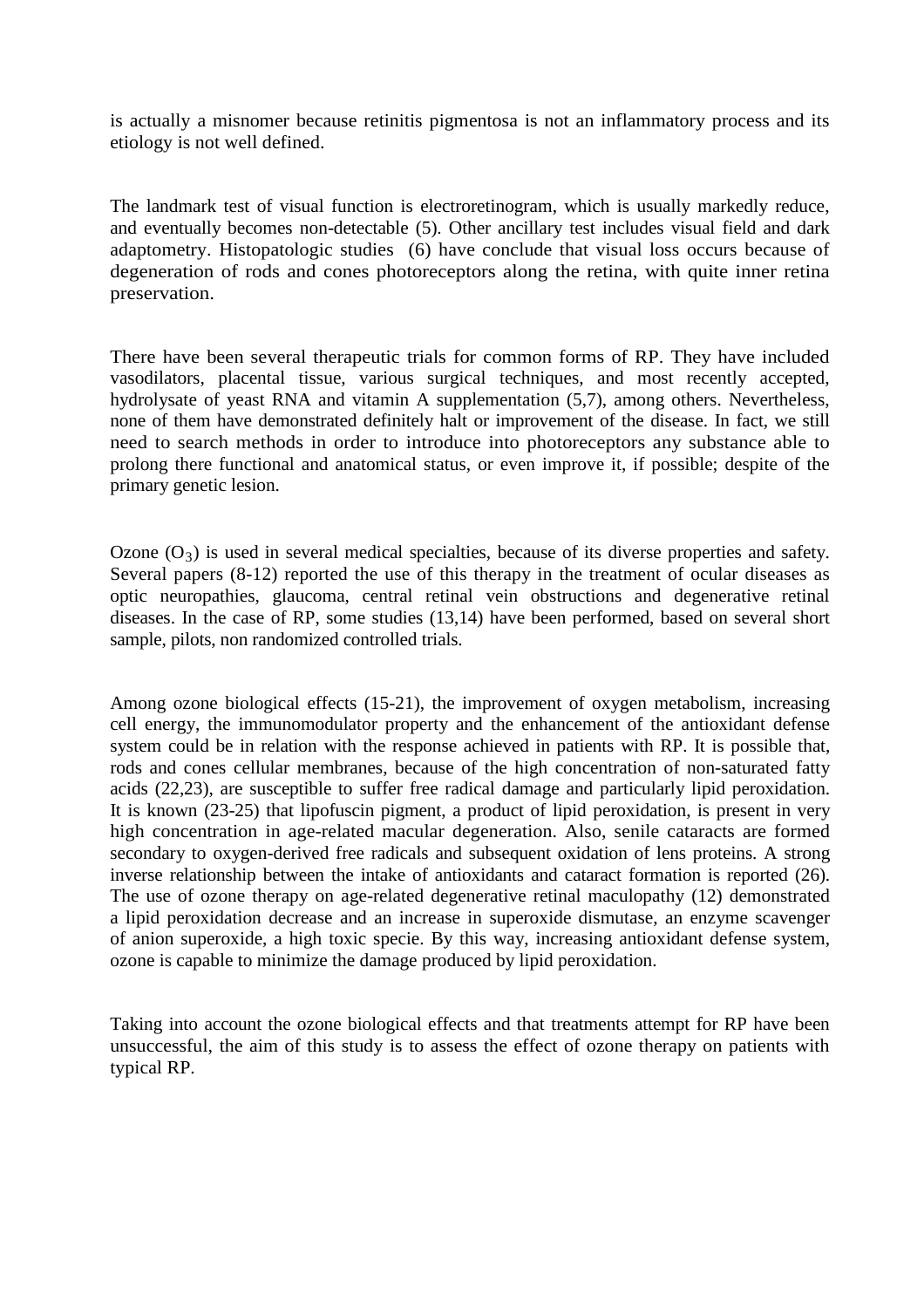## **Materials and Methods**

## **Patients and Treatment**

The study was carried out in the Retinitis Pigmentosa National Reference Center (RPNRC), at "Salvador Allende" Hospital, during January 1999 to June 2000. Our main inclusion criterion was patients with the typical form of RP (not associated). It was a prospective, randomized, controlled, double blind clinical trial.

Sixty eight patients were divided into 2 groups: Control (oxygen) and Ozone groups and were followed up during 12 months. Both groups were homogenous with respect to: age, sex, mode of inheritance and stage of the disease; all of them important variables on RP course. Patients can not receive any other additional treatment at the beginning or during the course of the study (included any vitamin or vasodilators supplementation, magnetotherapy, electric stimulus). Patients who were selected signed the informed consent, after complete explanation of the purpose and characteristics of the study. The protocol was approved by the Ethics Committee of the Scientific Council of the RPNRC, according to the Declaration of Helsinki.

In the ozone group, 34 patients received, daily, 200 ml of a gas mixture composed of medical oxygen  $(O_2)$  and  $O_3$  (generated by an OZOMED equipment, Havana, Cuba), with an  $O_3$ concentration of 50 mg/l, representing a dose of 10 mg of  $O_3$ , during 15 sessions. In the control group (oxygen), 34 patients received, daily, 200 ml of medical  $O_2$ . The route of administration was rectal, using a plastic catheter, previous lubricant ointment application. Physicians and examiners that were in charge of patient evolution did not know which group each patient belonged to, neither the patients. Data monitoring and Safety Committee delegates, not related to the study, kept surveillance over possible side effects in all patients (results not shown on this paper). Treatment could be stopped if any undesirable event occurred in at least 20 % of the ozone group.

#### **Measurements**

Main visual variable outcome was visual field area (VFA). It was measured using a Kinetic Goldmann Perimetry (Karl Zeiss), defining the area of the isopter explored with a white V4 e stimulus. The isopter area was measured in  $mm<sup>2</sup>$ , by planimetric calculation and by outcome analysis, also on percentage of initial (basal) VFA.

To all patients, prior the treatment, an initial (basal) visual field was performed. Then, the visual field measurements were repeated monthly, after ozone or oxygen treatment, until a year. On each patient, 13 visual field measurements (one basal and twelve for follow-up) were performed. The planned figure, in order to perform the test in all sample, was 884 visual field measurements. It was fulfilled in 94.9 % (839 of 884), a figure considered acceptable.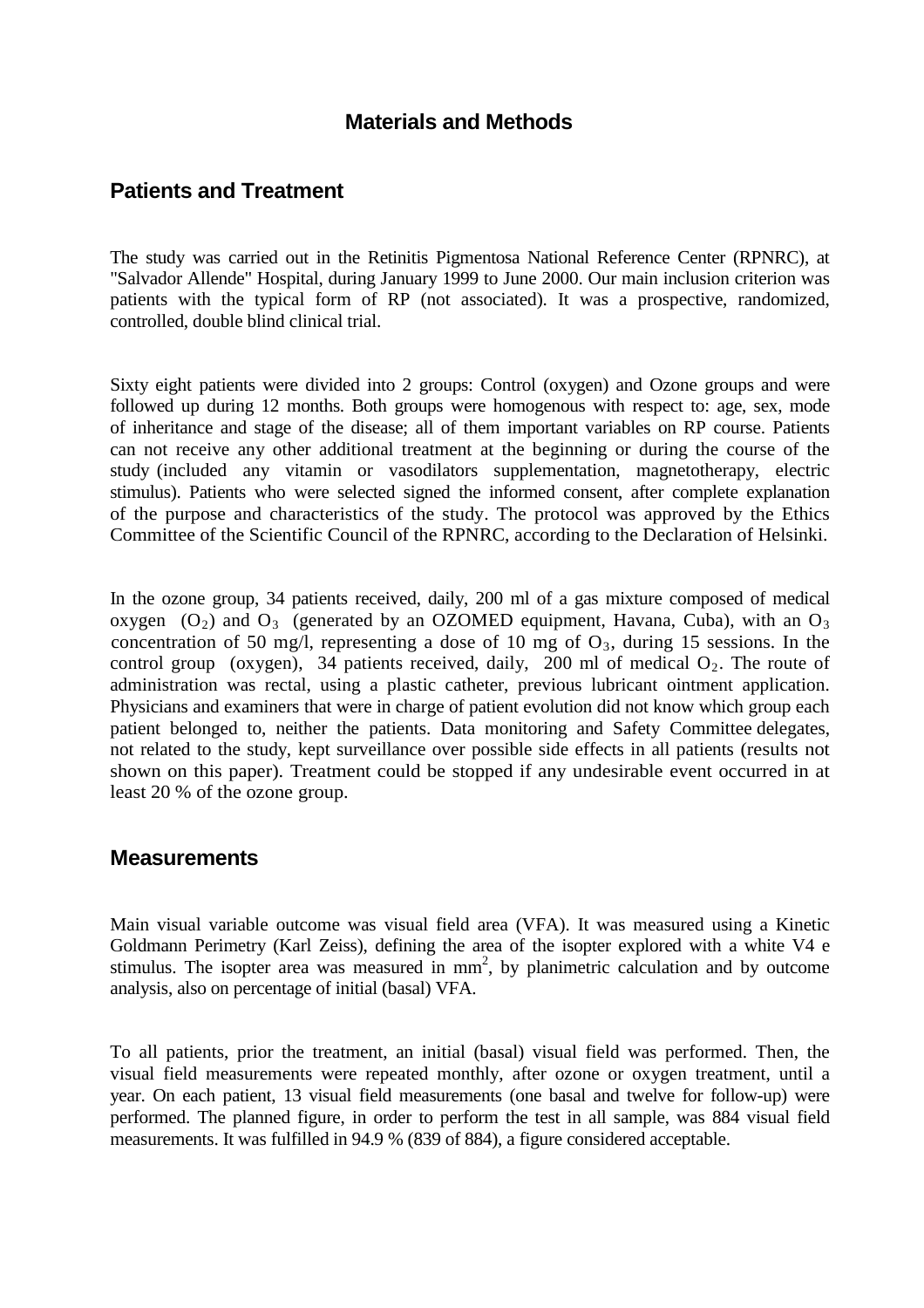Before beginning the study, each selected patient was instructed on the performing of the test and underwent two previous visual field test to be familiarized with it. Examiner and equipment were always the same and examiner was blinded. Also, prior the treatments, to all patients, an initial Snellen best corrected visual acuity was performed.

Significant improvement (SI) was only assessed if an improvement of  $\geq$  25 % of basal V4 e isopter VFA was presented in at least two monthly consecutive exams. Patients who did not undergo this variation would not be considered as improved. Nevertheless, in each patient, VFA variation was taken in account for statistical analysis, despite it could be a significant improvement or not. and maintained in 2 consecutive monthly exams.

Stage of the disease was determined, based on the visual field criteria of O. Peláez RP classification (4). It is classified in 4 stages: early stage of the disease, when patients where on stage I and II and late stage when patients where on stage III and IV. Thus, were selected nine patients on each stage (I, II and III) of the disease for each group, and seven patients for stage IV.

# **Statistical analysis**

Statistical analyses were performed using Foxpro 2.6 (Microsoft, Seattle, Wa.) for data collection. Processing was performed with PC SAS 6.12 (Cary, NC.) Descriptive statistic was used to summarize all continuous variables and Student's t test to compare variables distribution at baseline. One way ANOVA was used to compare, differences in VFA, among groups and intragroups. Variation of VFA was determined by percentage of change related to basal VFA, and also in mm<sup>2</sup>. Frequency of significant improve (SI) patients among groups was compared using Fisher Exact probability test. Mann-Whitney non-parametric test was used to compare the change of VFA from baseline to one-year follow-up, taking into account the stage of disease stratification. Time for lost of SI was analyzed by Kaplan-Meier method. For baseline comparison, a confidential interval (CI) of 95 % was defined. A *P* value of 0.05 or less was considered statistically significant.

# **Results**

Baseline characteristics are shown in Table I. As the result of pairing the groups, both groups were homogenous on size and sex frequencies, with no differences concerning age distribution ( $p= 0.21$ ) and clinical variables (visual acuity and visual field area), based on the stage of the disease. The mean values for visual acuity and for visual field area are equivalent to a patient with a moderate development of the disease. That is determinant in order to avoid the possible influence in our results, of extremes stages of the disease, where patients are prone to very different responses to treatment.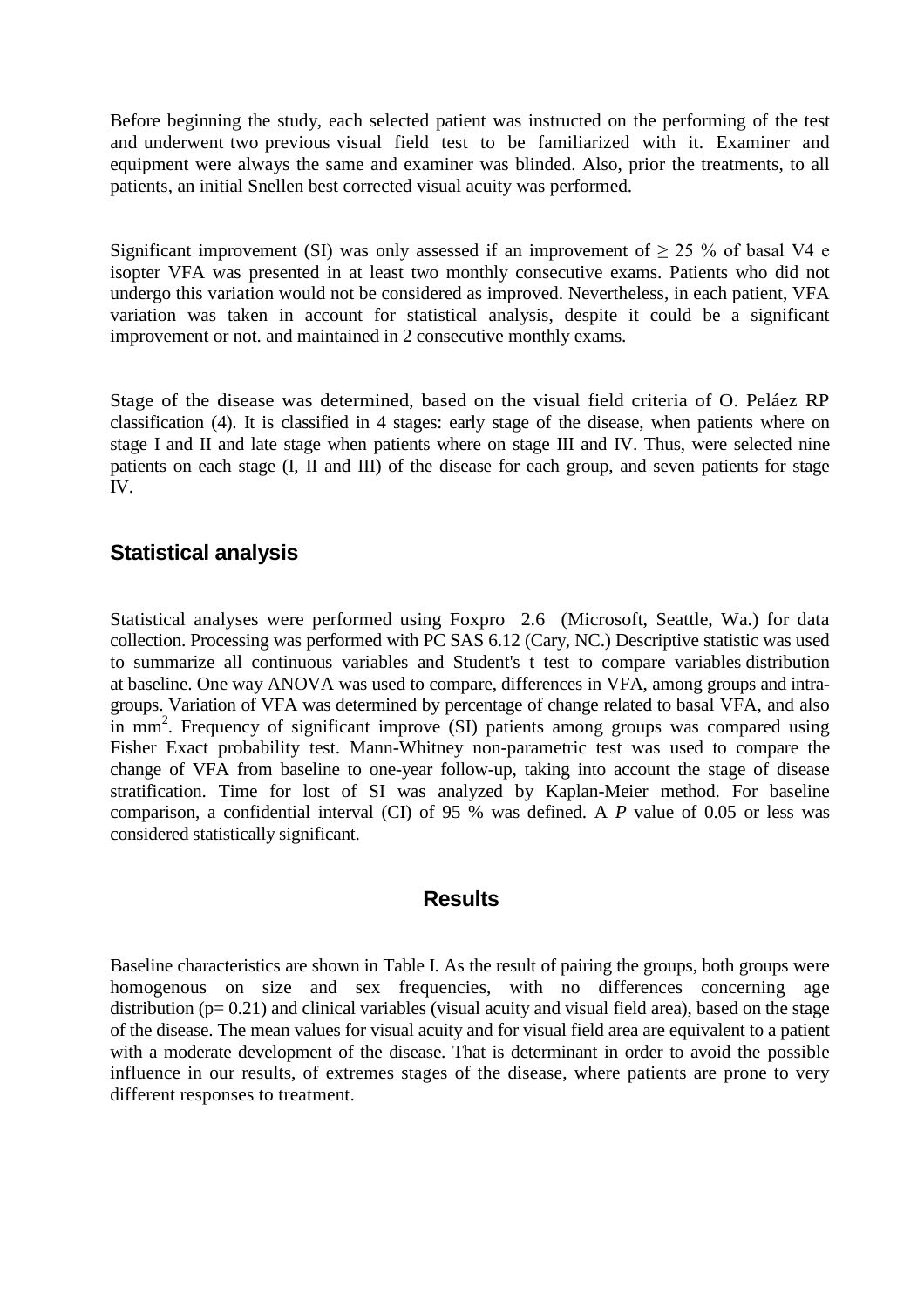| Characteristics            | Ozone              | Control             | p Value |
|----------------------------|--------------------|---------------------|---------|
| Number of patients         | 34                 | 34                  |         |
| Sex (Female - $\%$ )       | 52.9               | 52.9                |         |
| Age (years)                | $35.62 \pm 11.31$  | $39.31 \pm 9.51$    | 0.21    |
| VA (Snellen)               | $0.41 \pm 0.10$    | $0.48 \pm 0.16$     | 0.32    |
| $\overline{VFA \, (mm^2)}$ | $423.06 \pm 58.17$ | $1468.71 \pm 70.23$ | 0.45    |

Table I: Demographic and Clinical Baseline Data.

Data are mean  $\pm$  SD. VA - Visual Acuity, VFA - Visual Field Area. Unpaired Student's t Test

Figure 1 represents the visual field of a patient with RP treated with ozone. A significant improvement of  $\geq$  25 % of basal V4 e isopter VFA was achieved after the treatment.



Figure 1: Example of a significant visual field improvement of a patient treated with ozone.

There was achieved three times more improved patients in ozone group (88.2 %) than in control group (23.5 %) (see Table II). This difference between groups was significant (p<0.05) Logically, differences related to worsened or stable patients between groups were also significant. The quantitative analyses of the improvement demonstrated an almost threefold significant improvement in amplitude, over basal VFA, on the ozone group than on control group ( $p = 0.009$ ). Variance analyses also indicated a greater variation on VFA in the ozone group than in the control group, with significant difference between both groups ( $p=$ 0.0006). A single group analysis showed that the quantitative improvement on VFA over basal was statistically significant in the ozone group ( $p= 0.006$ ), but not in the control group  $(p=0.3)$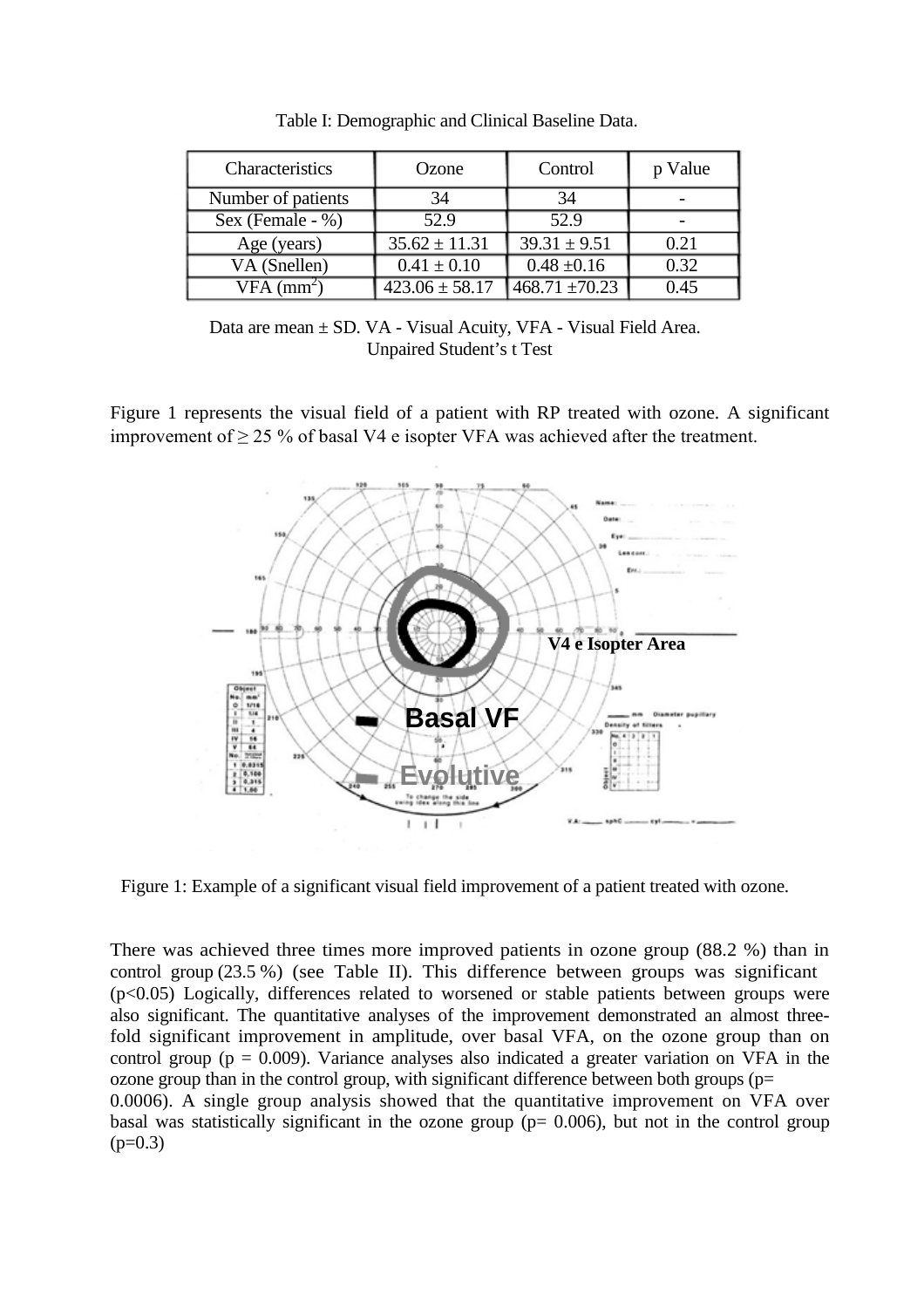| Characteristics                                      |                 | Ozone    | Control  | p Value |
|------------------------------------------------------|-----------------|----------|----------|---------|
| Significant Improved Cases<br>number of patients (%) |                 | 30(88.2) | 8(23.5)  | 0.003   |
| No Change/Worsened<br>number of patients (%)         |                 | 4(11.8)  | 26(74.4) | 0.005   |
|                                                      | %               | 32.9     | 11.3     | 0.009   |
| Improvement                                          | Mm <sup>2</sup> | 130.05   | 44.69    |         |
| (Mean)                                               | Variance        | 4.163    | 1.421    | 0.0006  |
|                                                      |                 | 0.006    | 0.3      |         |

Table II. Post-treatment improvement. General Aspects.

Unpaired Student's t Test

Patients with early stages (ES) of the disease were more likely to undergo a greater improvement than late stage (LS) patients (see Table III). Patients treated with ozone, at ES achieved 64.7 % of SI on VFA, compared with 29.4 % at LS. This difference was significant (p= 0.0006). This finding remained when the control group was analyzed, but the difference was not so significant (p=0.05). Mean improvement was two times greater in ES patients than LS (44.7 vs. 21.8 %) in the ozone group. Non-parametric statistics (Mann-Whitney test) showed also the significant difference of the quantitative improvement between early and late stages of the disease. Despite among controls also existed more improvement on VFA in ES patients, in comparison with LS patients (18.2 % vs. 11.2 %), this difference lacks of statistical significance.

Table III: Improvement and stage of the disease.

| Characteristics               | Groups  | <b>Early Stages</b>            | Late Stages                |  |
|-------------------------------|---------|--------------------------------|----------------------------|--|
| Significant Improved<br>Cases | Ozone   | 64.7 %                         | 29.4 %                     |  |
|                               |         | $X^2$ = 4.556; df=1; p=0.0006  |                            |  |
|                               | Control | 17.6 %                         | 5.9%                       |  |
|                               |         | $X^2$ = 3.903; df=1; p=0.05    |                            |  |
| Mean Improvement<br>of VFA    | Ozone   | 47.7 %                         | 21.8%                      |  |
|                               |         |                                | U $(88)$ < U 0.05 (2) = 80 |  |
|                               | Control | 18.2 %                         | 11.2%                      |  |
|                               |         | U $(25)$ < U $_{0.05(2)} = 27$ |                            |  |

For both Control and Ozone Groups: Early Stages: I and II: 18 patients; Late Stages: III and IV: 16 patients. Chi-Squared Test and Mann-Whitney Test

Table IV shows that in the ozone group, at the first semester of follow-up, there were almost four times more patients with an SI on VFA (79.4 % ) than in the second semester (20.6 %),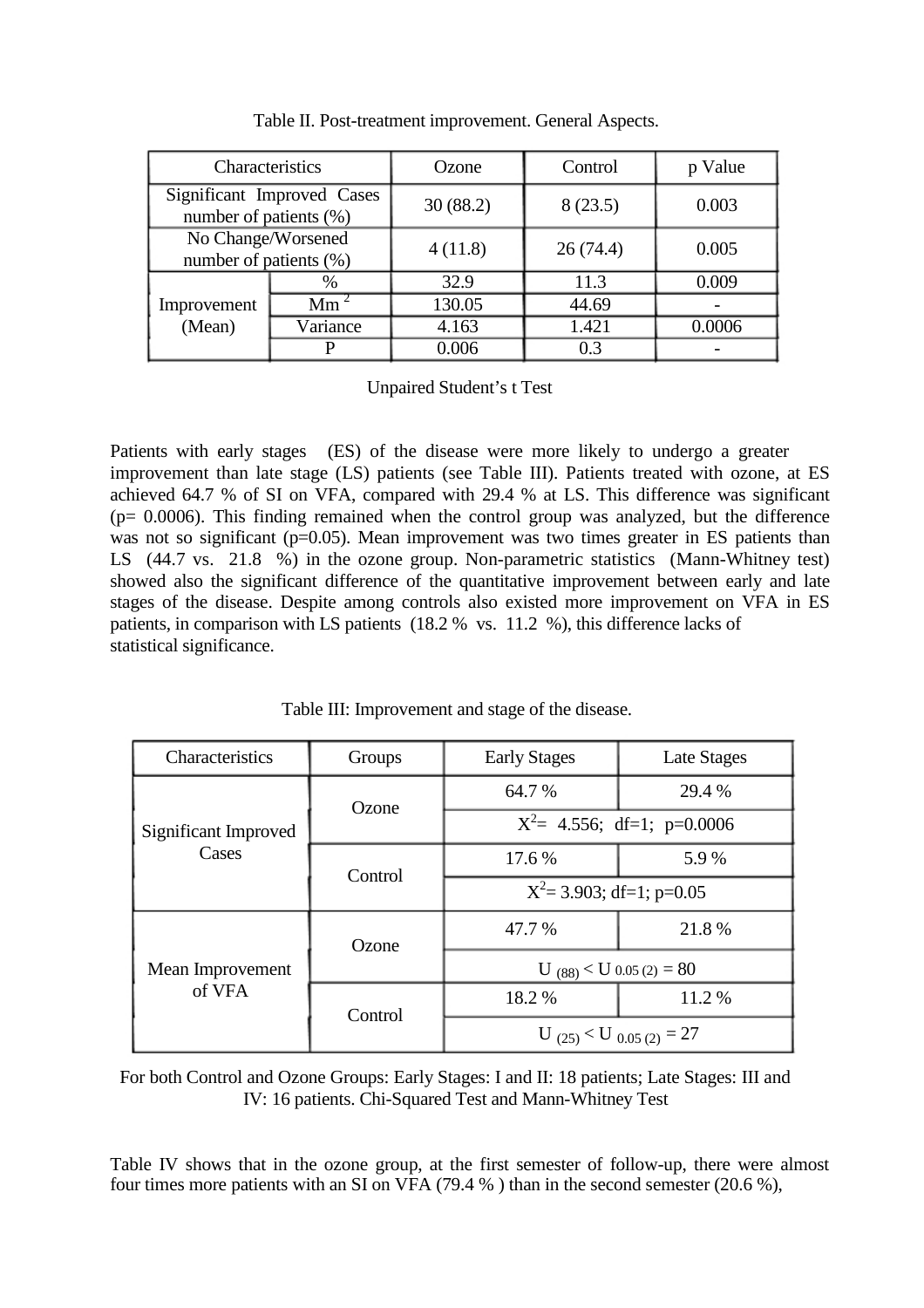with significant differences (p=0.0001) between them. However, in control group, despite a two times more improved patients in the first semester (20.6 %) than in the second one (11.8 %), the differences were not significant  $(p=0.2)$ .

| Groups  | Condition                     | <b>Semesters</b>          |        |  |
|---------|-------------------------------|---------------------------|--------|--|
|         |                               | First                     | Second |  |
| Ozone   | Significant Improved<br>Cases | 79.4 %                    | 20.6 % |  |
|         | $X^2$ =64.23; df=1; p=0.0001  |                           |        |  |
| Control | Significant Improved<br>Cases | 20.6 %                    | 11.8%  |  |
|         |                               | $X^2=6.67$ ; df=1; p=0.20 |        |  |

Table IV: Improved cases by semester.

Figure 2 expresses the probability of maintaining the VFA improvement achieved with the treatments. The ozone group maintained, for longer time, the treatment response in comparison with the control group. It is not until approximately 7 months (mean: 6.83 months) when more than a half of the sample (ozone group) lost the improved condition. At month 10, there was less than 20 % of success (11.8 %). At month 11, there was unlikely that a patient could be improved by the effect of a single treatment. Control group behavior was very different. From month two on, there is less than 20 % of probability to be significantly improved, and at month eight, there is a null probability of being improved. The control response, as expected, was very unstable and short.



Figure 2. Kaplan -Meier survival analysis of probability of the significant improvement.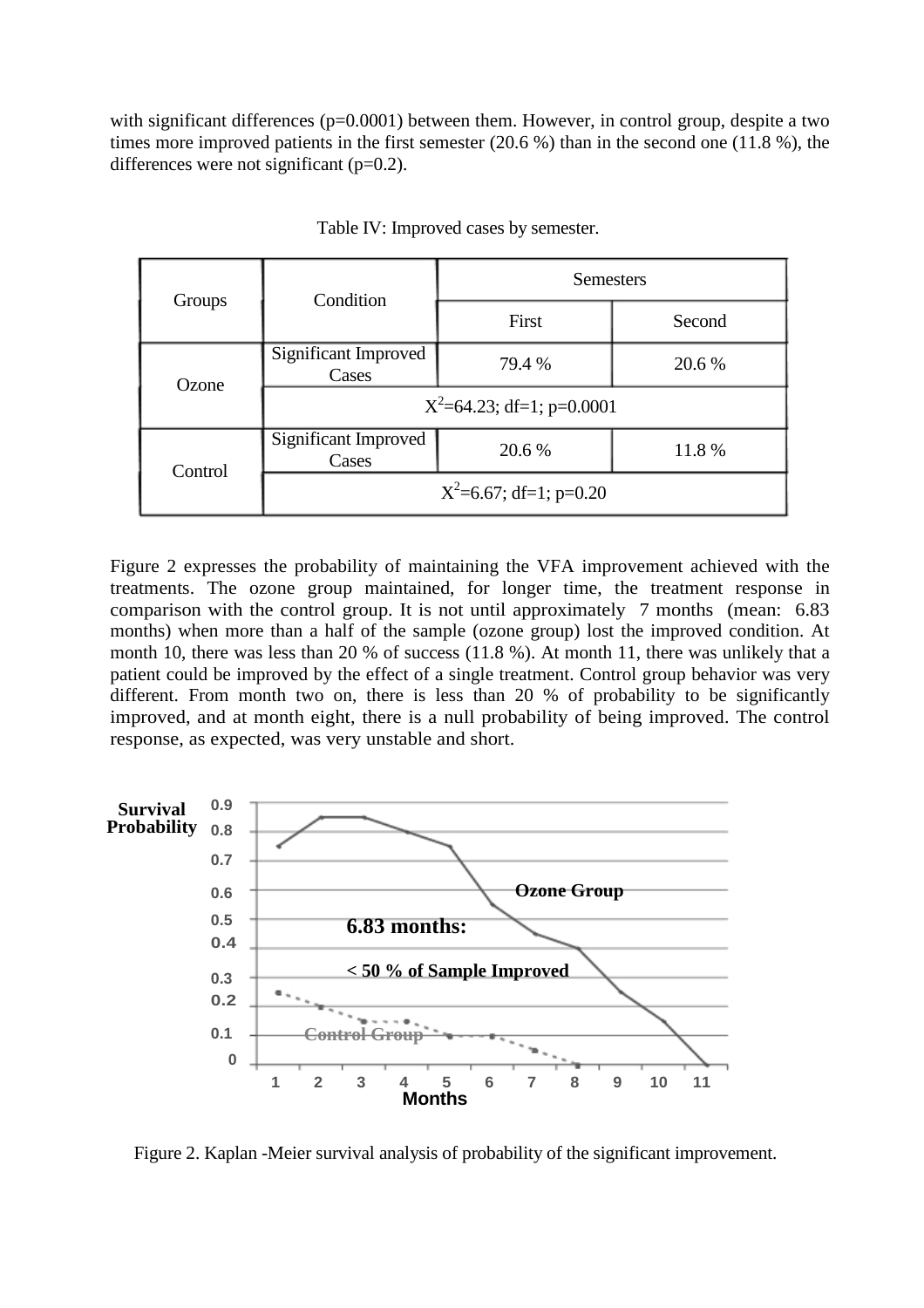Results regarding quantitative aspects of VFA improvement over time are shown in Table V. Ozone group improved 30.8 % of area over basal VFA in the first semester, with a maximum of 33.6 % at month three post-treatment. In the second semester, only an improvement of 18.9 % was achieved, with a significant difference between both semesters (p=0.0001). Also, at first semester, a two-fold improvement by meridian per month was achieved, in comparison with second semester  $(2.71 \text{ vs. } 1.13 \text{ mm}^2/\text{meridian/month})$ . In control group, the differences in the mean VFA improvement, between both semesters were not statistically significative. Comparison between ozone and control groups, in both semesters, always showed significant differences, regarding the mean VFA improvement (first semester,  $p=0.0005$ ) and second semester,  $p=0.03$ ) and that obtained by the analysis of meridian.(first semester,  $p=0.0004$  and second semester,  $p=0.008$  (not shown on Table V).

| Groups  | Condition                                          | Semesters                       |        |
|---------|----------------------------------------------------|---------------------------------|--------|
|         |                                                    | First                           | Second |
| Ozone   | Mean VFA Improving<br>(% )                         | 30,8%                           | 18,9%  |
|         |                                                    | $X^2=13,18$ ; df=1; p=0,0001(†) |        |
|         | $\text{Mm}^2/\text{Meridian/Month}$<br>Improvement | 2.71                            | 1.13   |
|         |                                                    | $T = 4.06$ ; df=5; p= 0.0011    |        |
|         | Mean VFA Improving<br>(% )                         | 8.9%                            | 6.9%   |
| Control |                                                    | $X^2=2.23$ ; df=1; p=0.09 (†)   |        |
|         | $\text{Mm}^2/\text{Meridian/Month}$<br>Improvement | 0.96                            | 0.54   |
|         |                                                    | $T = 1.71$ ; df=5; p= 0.10      |        |

Table V: Quantitative improvement of VFA by semester.

(†) Fisher's Exact test

A comparison of the outcome, during a follow-up of one year, is shown in Figure 3. Six months after ozone therapy, the VFA mean increase was  $27.7\%$  (540,28 mm<sup>2</sup>) over basal measurement, however, control group had a decrease of 16.9 %  $(389,48 \text{ mm}^2)$  from basal VFA. At this moment of follow-up, there was a significant difference in VFA between both groups ( $p = 0.008$ ). At month twelve, ozone group still had an increase of 8.0 % (457,37 mm<sup>2</sup>) over basal VFA and control group had lost  $24.2\%$  of its VFA, with a mean VFA of 355.19 mm<sup>2</sup>, without statistically significant differences between groups  $(p=0.06)$ .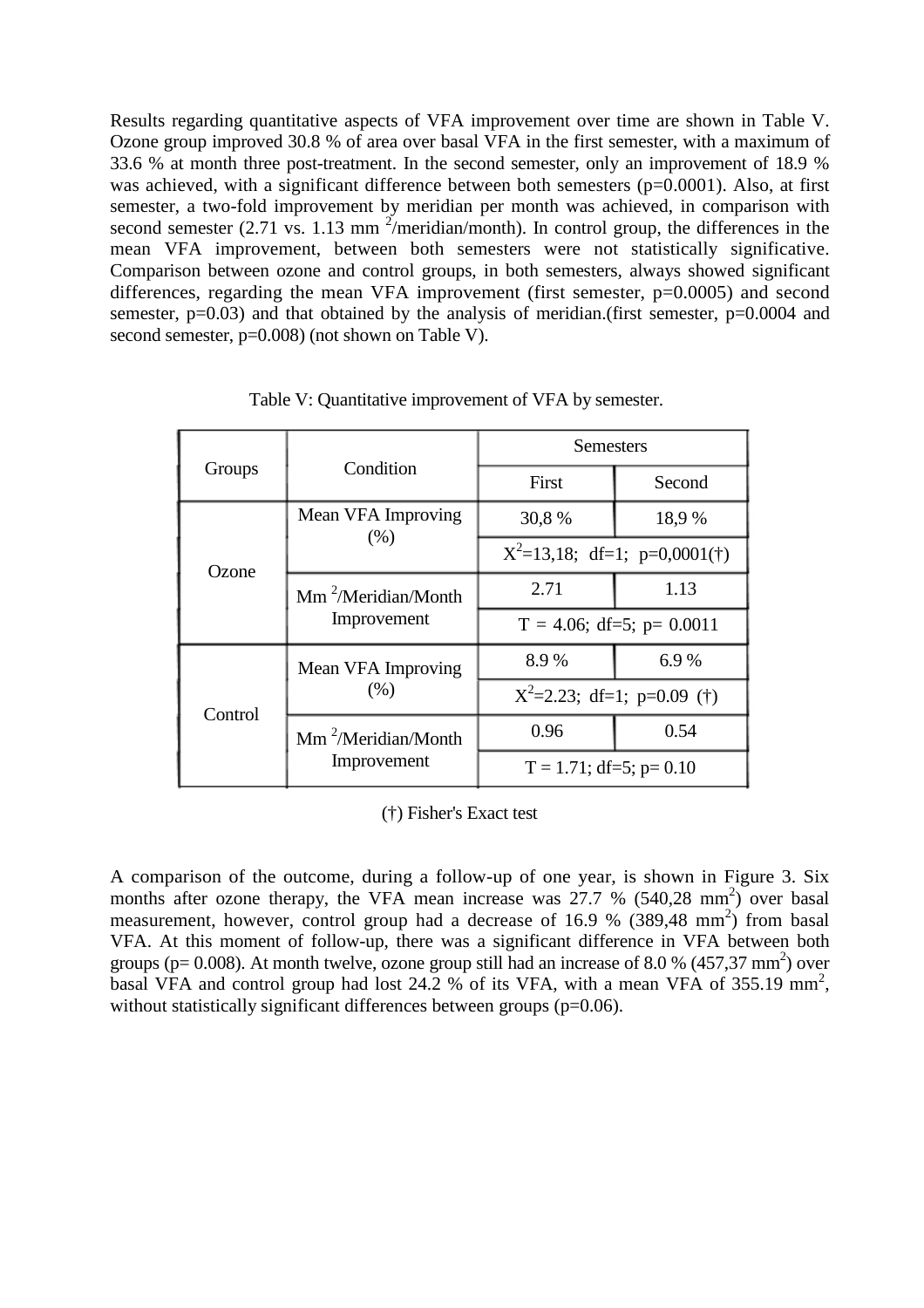

Figure 3. Visual field area outcome for both groups, during a follow-up of one year.

# **Discussion**

In this study, ozone treatment had a positive influence on patients with RP, improving the natural campimetric outcome of the disease. Patients treated with ozone had a better campimetric outcome than controls, with a greater and long-lasting visual field variation toward improvement.

Despite ozone mechanism of action in RP is not yet clear and completely theoretical, the definite differences achieved with respect to control group, make us reject the possibility of a placebo-like response. Thus, control group developed a short duration and reduced response to shamed treatment, as expected in a placebo response.

Also, despite natural great variation of visual field tests in RP patients (up to 20 %), immediate/mediate response to ozone treatment was always greater in magnitude than the natural outcome range. However, in control group, response did not differ from natural variation. Our study was designed attending to this particular situation. As our main outcome variable (visual field) is a subjective measurement, submitted to inter-examination variations, we tried first to train patients on the performance of the test, in order to reduce artificial underscore or over-response at first exam, due to misunderstanding of the test. In patients suffering of advanced chorioretinal dystrophies, a range of variation between exams (from 10 to 16 %) had been demonstrated (27,28).

On regular RP patient, a yearly lost, up to 16 % of residual VFA, is expected (29). In a study (30) of the disease natural history, twenty-one percent of patients at a year of follow-up was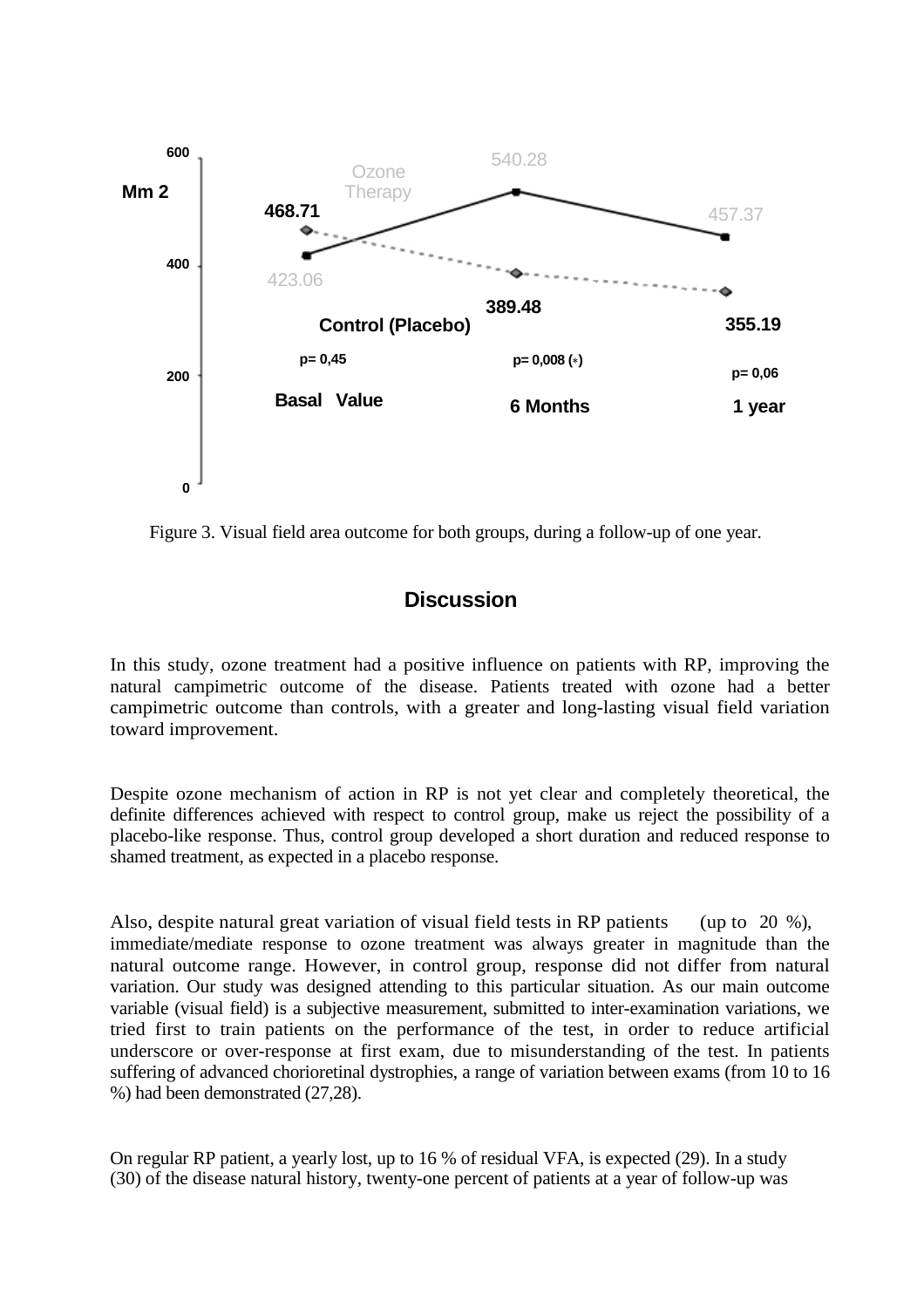worsened. In patients treated with ozone, at a year of follow-up, only four patients (11.8 %) had lost VFA from basal values, and mean VFA on this group still showed 8.0 % of improvement.

As demonstrated in our study, treatment response lost its significance about six month's follow-up. It seems to be that ozone effectiveness is self-limited, because the sample was homogenous in age and stage of the disease. Same results were achieved in a controlled clinical trial using ozonized blood, as a treatment for RP (31). Visual field area, 6 months after the ozone treatment, improved in 46.7 % of patients and were not observed in 91.9 % of patients one year after the treatment. In a study (32) of the clinical evolution of 20 patients that have been treated (between 5 and 10 years) with repetitive cycles of ozone therapy (twice a year), 70 % of patients maintained a visual field improvement, during the follow-up. The rest of the patients maintained their visual field the same as the initial value, without worsen the disease. Thus, we have the opinion that repetition of ozone treatment could be an option for these patients, taking into account that it is a safe (16) and non-invasive therapy.

In another recent study was demonstrated that the half-life of Goldmann visual field on a RP patient might be of about 6.8 to 7.3 years (33). So it is very important on those patients any improvement of VFA, despite a little it could be. If we could be able to delay these yearly visual field lost (as shown in this study), maybe visual field could be also save.

Nevertheless, more studies have to be done in order to prove the ozone effectiveness, since some researchers in the field of RP believe that ozone has no benefit in the treatment of this disease (34,35) and others yes (36,37).

Why can ozone treatment be useful on RP? There are two main factors that can be modulated by ozone actions. First, despite attenuation of retinal vessels on RP, there is a relative inner retinal architecture "preservation" until late stages of disease (38,39); and in relation to hemodynamic retinal aspects, although there is a reduction of blood flow in the order of 78 %, vascular response to hypoxia is functional until advanced stages (40) In the other hand, oxidative damage of photoreceptors is a nonspecific mechanism, common to several degenerative diseases of the retina, because of the high concentration of non-saturated fatty acids on rods and cones cellular membranes. These elements can suffer peroxydation, and its endproducts could be toxic to retina.

Ozone treatment has the potential capability of modulate all these factor and probably leading to a re-adjustment of metabolic pathways of photoreceptors, promoting an improvement on visual response. Also, ozone has immunologycal properties, and on certain patients with RP, it has shown activity of anti-retinal antibodies (41) in which its real role and mechanism of action are yet not understood. It could be another possible mechanism of ozone action, taking into account its immunomodulator properties (42).

Despite the clinical trial designed for this study, it has several limitations mainly related to sample size and subjective nature of the main outcome variable. Also, the heterogeneity of the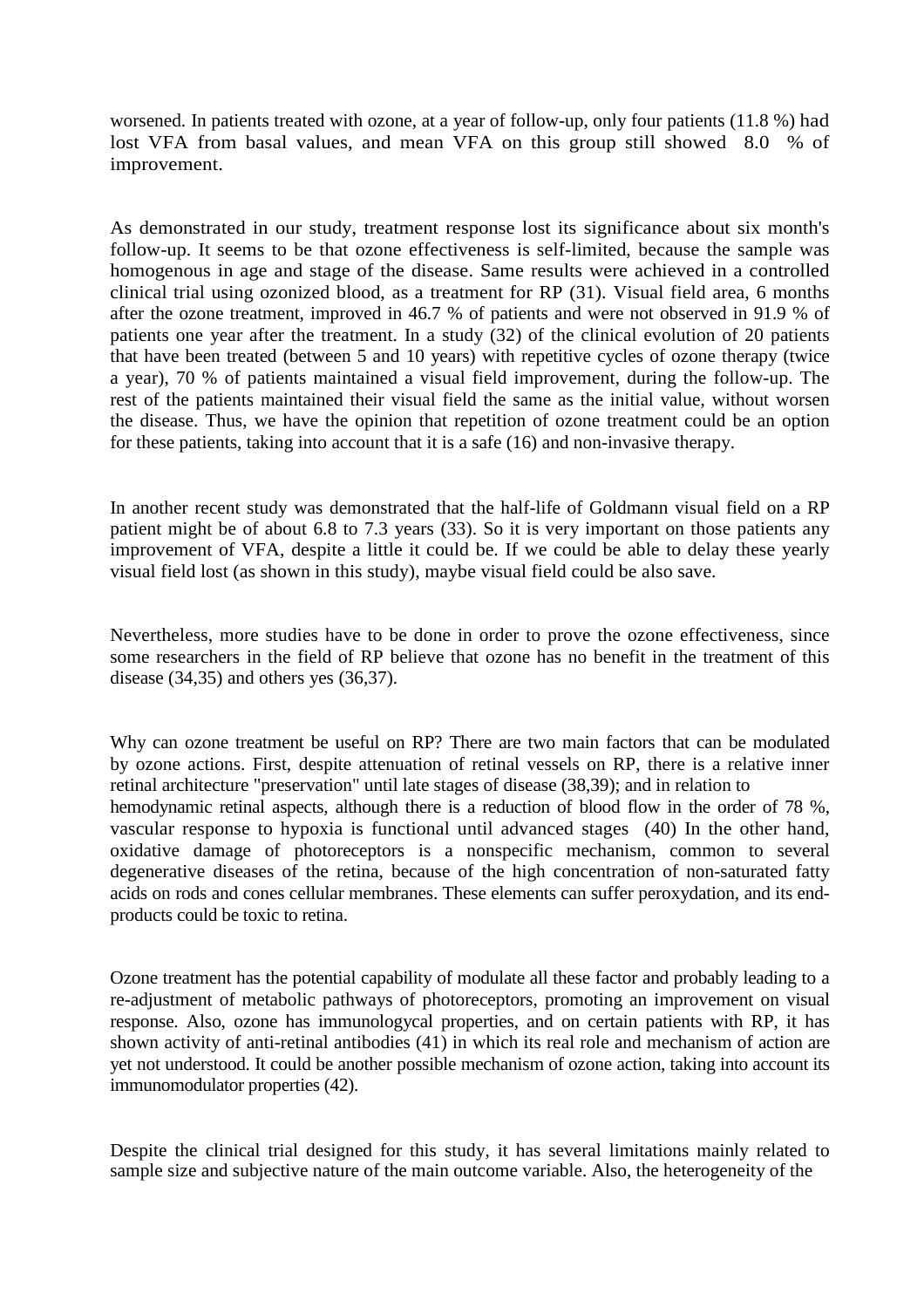pathogenic damage of the disease and the wide clinical spectrum of RP (43) turn into a very difficult task to afford a study with definitive results.

Even that, our results are encouraging. We think that large scale, multicenter clinical trials could be very useful to state a confidential conclusion about the real role of ozone as an option for the treatment of patients with RP.

#### **Conclusions**

Ozone therapy seems to be effective in the management of selected cases with common forms of RP. In patients treated with ozone, there was a short-term improvement on VFA, mainly restricted to the first six months after therapy. Stage of the disease appears to have a markedly influence on treatment response, seems to diminish the therapeutic effect of ozone and decrease the frequency and the magnitude of VFA. Although not analyzed on this study, semestral [ozone therapy](http://www.ozonemachine.org/) treatments are needed, in order to preserve visual field improvements and to decrease the rapidity of deterioration that is now anticipated if this type of therapy has not been administered. Despite the short size of our sample and the subjective character of the VFA measurement, we think that ozone therapy is a real and effective possibility of noninvasive treatment in patients, in which other alternatives are not very safe or with few positive results. Thus, we encourage continuing the research on the therapeutic capabilities of ozone in RP and suggesting a deeper and long-scale study.

## **Key Words**

Ozone; retinitis pigmentosa; visual field; double blind clinical trial; lipid peroxidation.

#### **References**

- 1. Heckenlively, J.R. *Retinitis Pigmentosa*. (Philadelphia, USA: JB Lippincott; 1988).
- 2. Berson, E.L. ¨Retinitis Pigmentosa and allied diseases¨ in: Albert, D.M., Jacobietz, F.A. eds. *Principles and Practice of Ophthalmology: Clinical Practice,* Vol. 2 (Philadelphia, USA: WB Saunders, 1994), p:1214-1237.
- 3. Berson, E.L. ¨Retinitis Pigmentosa. The Friedenwald Lecture¨, *IOVS*, 34: 1659-1676 (1993).
- 4. Peláez, O. *Retinosis Pigmentaria. Experencia Cubana* (La Habana, Cuba: Ed. Cientifico-Técnica, 1995).
- 5. Berson, E.L. ¨Retinitis Pigmentosa Update¨ (abstract), *Proceedings of the AAO Annual Meeting*, p.119 (1998).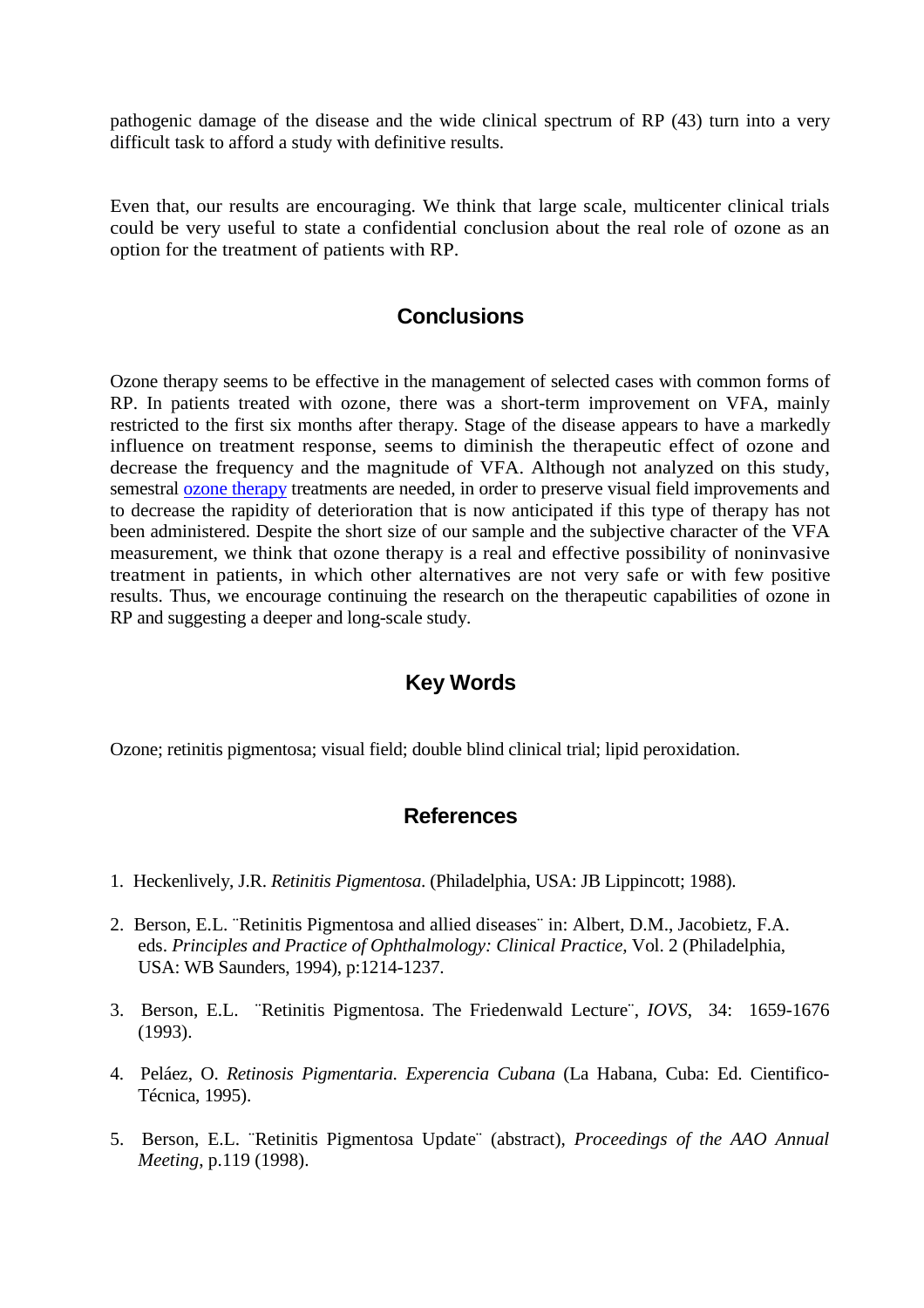- 6. Verhoeff, F.H. ¨Microscopic observations in case of Retinitis Pigmentosa¨, *Arch. Opthalmol.*, 5:392-407 (1931).
- 7. Berson, E.L. ¨A randomized trial of Vitamin A and Vitamin E supplementation for Retinitis Pigmentosa¨, *Arch. Ophthalmol*., 11(6):761-772 (1993).
- 8. Triana, I., Menéndez, S., Peláez, O., Copello, M. ¨La ozonoterapia en el campo de la oftalmologia¨, *Rev. Cubana de Oftalmología,* 2(3):168-172 (1990).
- 9. Santiesteban, R., Menéndez, S., Francisco, M., Luis, S. ¨La ozonoterapia en la disfunción del nervio óptico¨. in: *Proceedings of the Eleventh Ozone World Congress* Vol. International Ozone Association Ed. (San Francisco, USA: Port City Press, 1993), p. M-4- 1- M-4-9.
- 10. Menéndez, S., Ferrer, L., Santos, D., Pérez, Z. ¨Ozonoterapia y magnetoterapia: nuevos métodos en la rehabilitación del paciente portador de glaucoma crónico simple¨, in: *Proceedings of the 12th Ozone World Congress* Vol. 3 International Ozone Association Ed. (Lille, France: Insta Print S.A. Tours, 1995), p. 99-106.
- 11. Ferrer, L., Santos, D., Pérez, Z., Fernández, I., Varela, F., Menéndez, S. ¨Ozonomagnetoterapia como terapéutica en el paciente portador de glaucoma crónico simple. Experiencia de 10 años de trabajo¨ (abstract), in*: Libro de Resúmenes del 3er Simposio Internacional de Aplicaciones del Ozono* (C. Habana, Cuba: Editorial CENIC, 2000), p. Oz-11.
- 12. Riva Sanseverino, E., Meduri, R.A., Pizzini, A. ¨Effects of oxygen-ozone therapy on agerelated degenerative retinal maculopathy¨, *Panminerva Med*. 32: 77-84 (1990).
- 13. Menéndez, S., Peláez, O., Gómez, M., Copello, M. ¨Aplicación de la ozonoterapia en la retinosis pigmentaria¨, *Rev. Cubana de Oftalmología*, 3(1): 35-39, (1990).
- 14. Copello, M., Eguia, F., Menéndez, N., Trigoura, D., Fernández, G., Menéndez, S. ¨Ozonoterapia en la retinosis pigmentaria y su influencia en la respuesta terapéutica¨ (abstract), in*: Libro de Resúmenes del 3er Simposio Internacional de Aplicaciones del Ozono* (C. Habana, Cuba: Editorial CENIC, 2000), p. Oz-30.
- 15. Viebahn, R. *The use of ozone in Medicine,* 3rd English edition (Iffezheim, Germany: ODREI-Publishers, 1999), p.95-119.
- 16. Bocci, V. ¨Ozone as a bioregulator. Pharmacology and toxicology of ozonetherapy today¨, *Journal of Biological Regulators and Homeostatic Agents*, 10(2/3):1-53 (1997).
- 17. Barber, E., Menéndez, S., León, O.S., Barber, M.O., Merino, N., Calunga, J.L.,Cruz, E., Bocci, V. "Prevention of renal injury after induction of ozone tolerance in rats submitted to warm ischemia", *Mediators of Inflammation*, 8:37-41 (1999).
- 18. Hernández, F., Menéndez, S., Wong, R. "Decrease of blood cholesterol and stimulation of antioxidative response in cardiopathy patients treated with endovenous ozone therapy", *Free Rad. Biol. Med*., 19:115-119 (1995).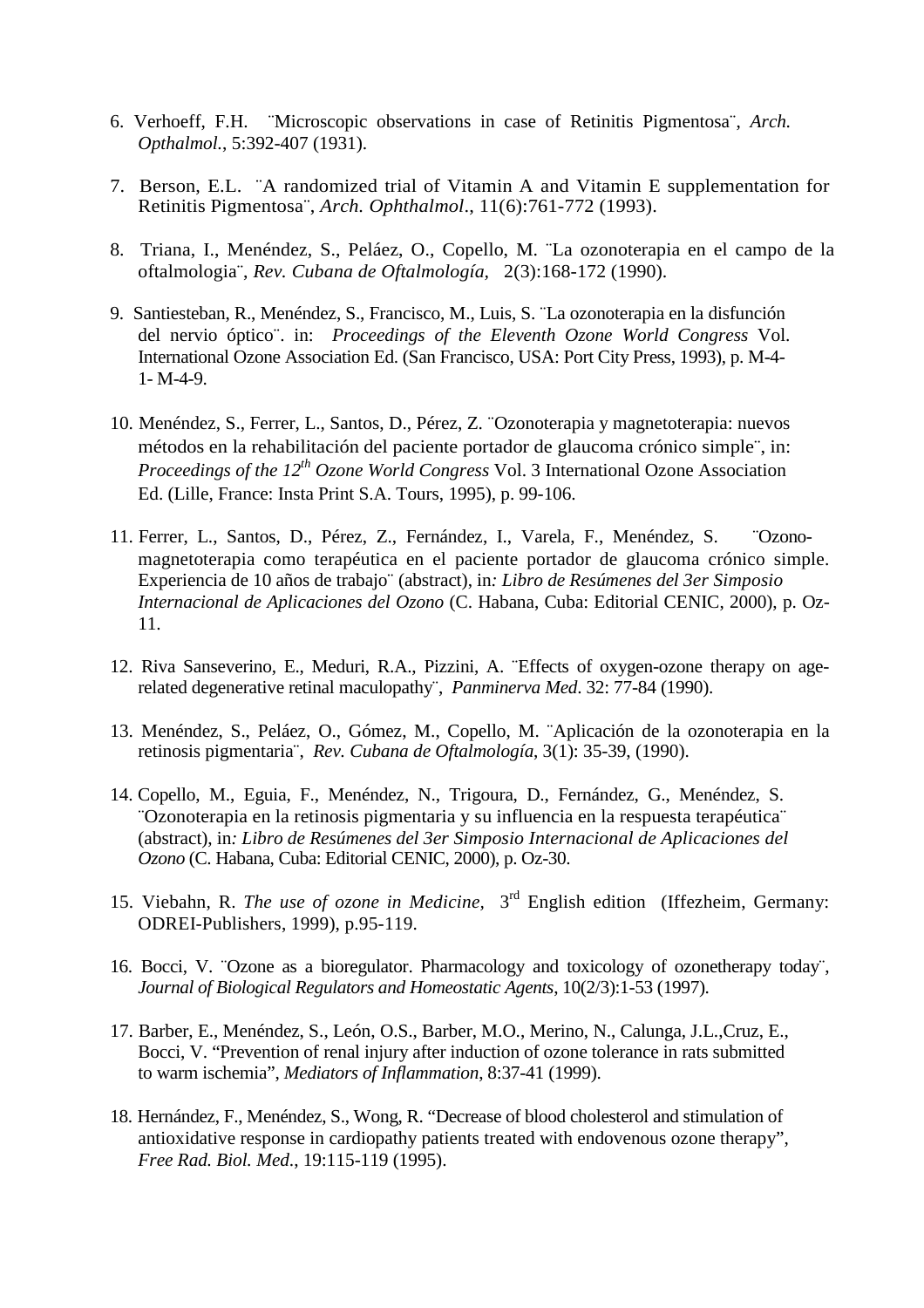- 19. León, O.S., Menéndez, S., Merino, N., Castillo, R., Sam, S., Pérez, L., Cruz, E., Bocci, V. "Ozone oxidative preconditioning: a protection against cellular damage by free radicals", *Mediators of Inflammation*, 7:289-294 (1998).
- 20. Peralta, C., León, O.S., Xaus, C., Prats, N., Jalil, E.C., Planell, E.S., Puig-Parellada, P., Gelpí, E., Roselló-Catafau, J. "Protective effect of ozone treatment on the injury associated with hepatic ischemia-reperfusion: antioxidant-prooxidant balance", *Free Rad. Res*., 31:191-196 (1999).
- 21. Candelario-Jalil, E., Mohammed-Al-Dalain, S., León, O.S., Menéndez, S., Pérez-Davidson, G., Merino, N., Sam. S., Ajamieh, H.H. "Oxidative preconditioning affords protection against carbon tetrachloride-induced glycogen depletion and oxidative stress in rats", *J. Appl. Toxicol*., 21 (2001) (in press).
- 22. Gerster, H. ¨Review: antioxidant protection on ageing macula¨, *Age Ageing*, 20:60-69 (1991).
- 23. Katz, M.L., Robinson, W.G., Dratz, E.A. ¨Potencial role of aotoxidation in age changes in the retina and retinal pigment epithelium of the eye¨, in*: Free Radicals in Molecular Biology, Aging and Disease,* Armstrong, D., Sohol, R.S., Cutler, R.G., Slater, T.F. eds. (New York, USA: Raven Press, 1984), p.163-180.
- 24. Knigh,t J.A. ¨Diseases related to oxygen-derived free radicals¨, *Annals of Clinical and Laboratory Science,* 25(2): 11-121 (1995).
- 25. Young, R.W. ¨Solar radiation and age-related macular degeneration¨, *Surv. Opthalmol*., 32:252-269 (1988).
- 26. Jacques, P.F., Chylack, L.T., Jr. ¨Epidemiologic evidence of a role for the antioxidant vitamins and carotenoids in cataract prevention¨, *Am. J. Clin. Nutr*., 53:352S-355S (1991).
- 27. Ross, D. et al. ¨Variability of visual field measurements in normal and patients with RetinitisPigmentosa¨, *Arch. Ophthalmol*., 102:1004-1010 (1984).
- 28. Alemán, T. et al. ¨Estudio de la variabilidad del campo visual y test de sensibilidad al contraste en pacientes con Retinosis Pigmentaria¨, Free paper presented in V National Workshop of Retinitis Pigmentosa, Dec. 1995.
- 29. Humphries, P. et al. ¨On the molecular genetic genetics of Retinitis Pigmentosa¨, *Science,*  256: 804-808 (1992).
- 30. Berson, E. L. et al. ¨Natural course of Retinitis Pigmentosa over a three-year interval¨, *AJO,* 99(3):240-251 (1985).
- 31. Moreno, N., Peláez, O., Alemán, T., Barceló, C. ¨Controlled clinical trial on the use of ozonized blood as a treatment for retinitis pigmentosa¨ (abstract), in: *Proceedings of the 2nd International Symposium on Ozone Applications*, J. Moleiro, S. Menéndez eds. (La Habana, Cuba: Inst. Superior Politécnico José A. Echevarría, 1997), p. 37.